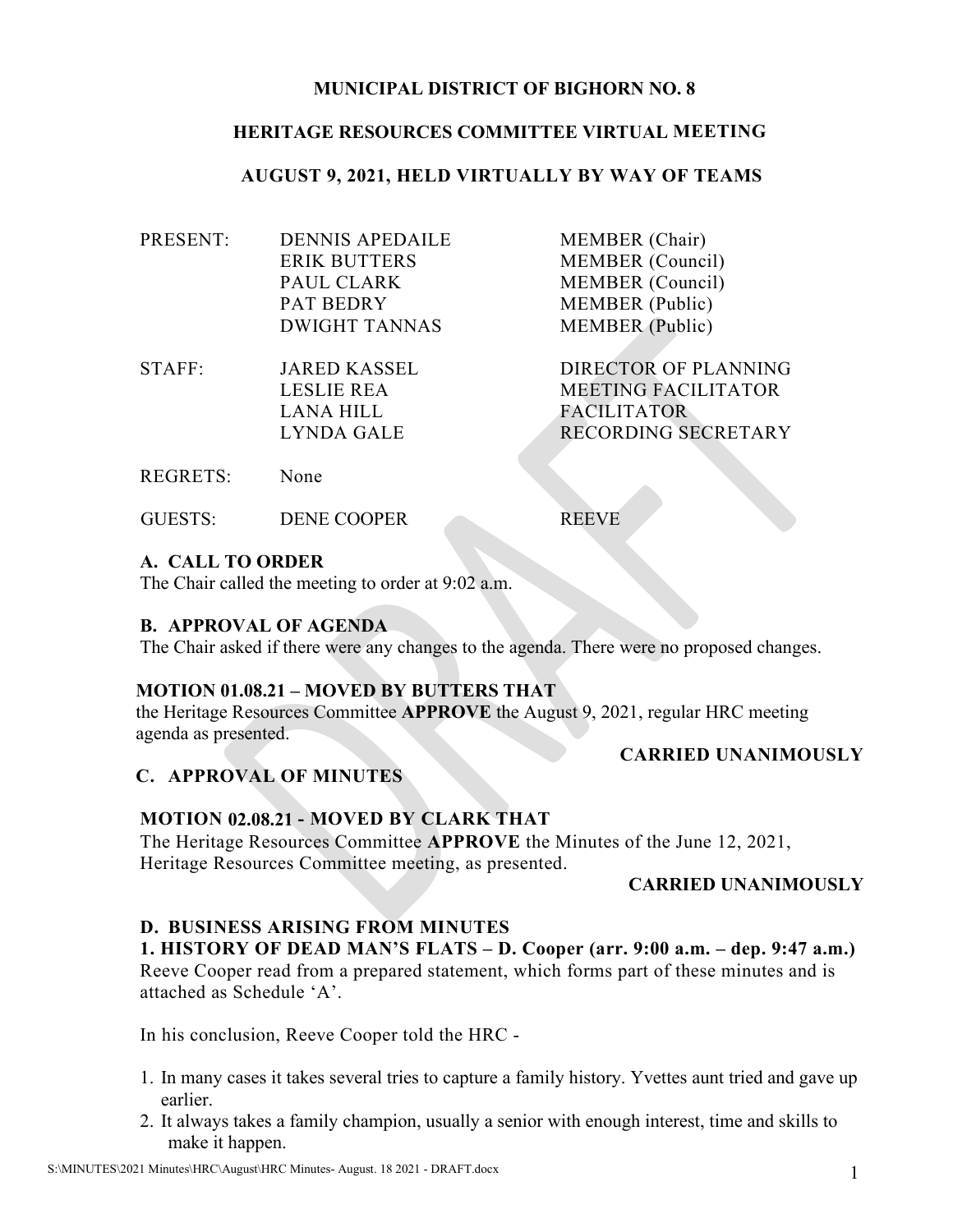- 3. Expect the unexpected. There will be highs and lows, villains and heroes and sad events and happy events.
- 4. Research usually raises as many questions as it does answers.
- 5. The digitized professional archives will be the families first stop.
- 6. Local historical committees need to know their role, they do not have to duplicate what others have already done.

# **2. HRC 2022 HERITAGE CALENDARS – Photograph selection**

**Photo #1 – Two-handed saw – Tannas to prepare caption**

- **Photo #2 – Walker sawmill, best photo available**
- **Photo #3 – Horses pulling logs on sled – Chair to prepare caption**
- **Photo #4 – Kerr & Prince & Photo of mill – Bedry to prepare caption**
- **Photo #5 – Dam Survey**
- **Photo #6 – Ghost Suspension Bridge**
- **Photo #7 – Cement Hydraulic Mining Operation – Butters will prepare caption**
- **Photo #8 – North Sheep Road, if a caption can be prepared, use photo**
- **Photo #9 – Walking Buffalo – Tannas to prepare caption**
- **Photo #10 – Federal & Provincial Forestry Station – use best photo available, Butters to prepare caption**
- **Photo #11 – Tunnels for Dam – Clark to prepare caption**
- **Photo #12 – Cowboys at Roundup – Chair to prepare caption**

### **Photo #13 – General lumber photos – Tannas will prepare caption**

- Chair will speak with D. Cooper for assistance with captions

- The HRC decided to prepare a 13-month calendar starting with December 2021
- The HRC decided to use the Forestry Lookout Station on Junction Mountain and Trail

Riders' Base Camp, Canadian Rockies, Alberta, for another edition of the calendar

- The HRC will have captions prepared and emailed to Chair Apedaile and the Director of Planning Services by September 15

- The HRC will discuss the final design at the October 4, 2021, meeting

# **3. Site Visits for HRC Members**

The Director of Planning Services told the HRC that M.D. Council has not approved inperson meetings yet, so he cannot approve site visits. He will inform the HRC once M.D. Council updates their policy.

# **4. Research Project with Fireweed Consulting Group**

The Director of Planning Services told the SRC that the consultant from Fireweed will have a report will be ready to present at the October 4 meeting.

# **E. UNFINISHED BUSINESS**

#### **1. Tracking Form**

Chair Apedaile requested that the Tracking Form be reviewed at the next meeting and that the HRC ensure it is updated prior to a new committee taking over after the municipal election.

**F. NEW BUSINESS**  NONE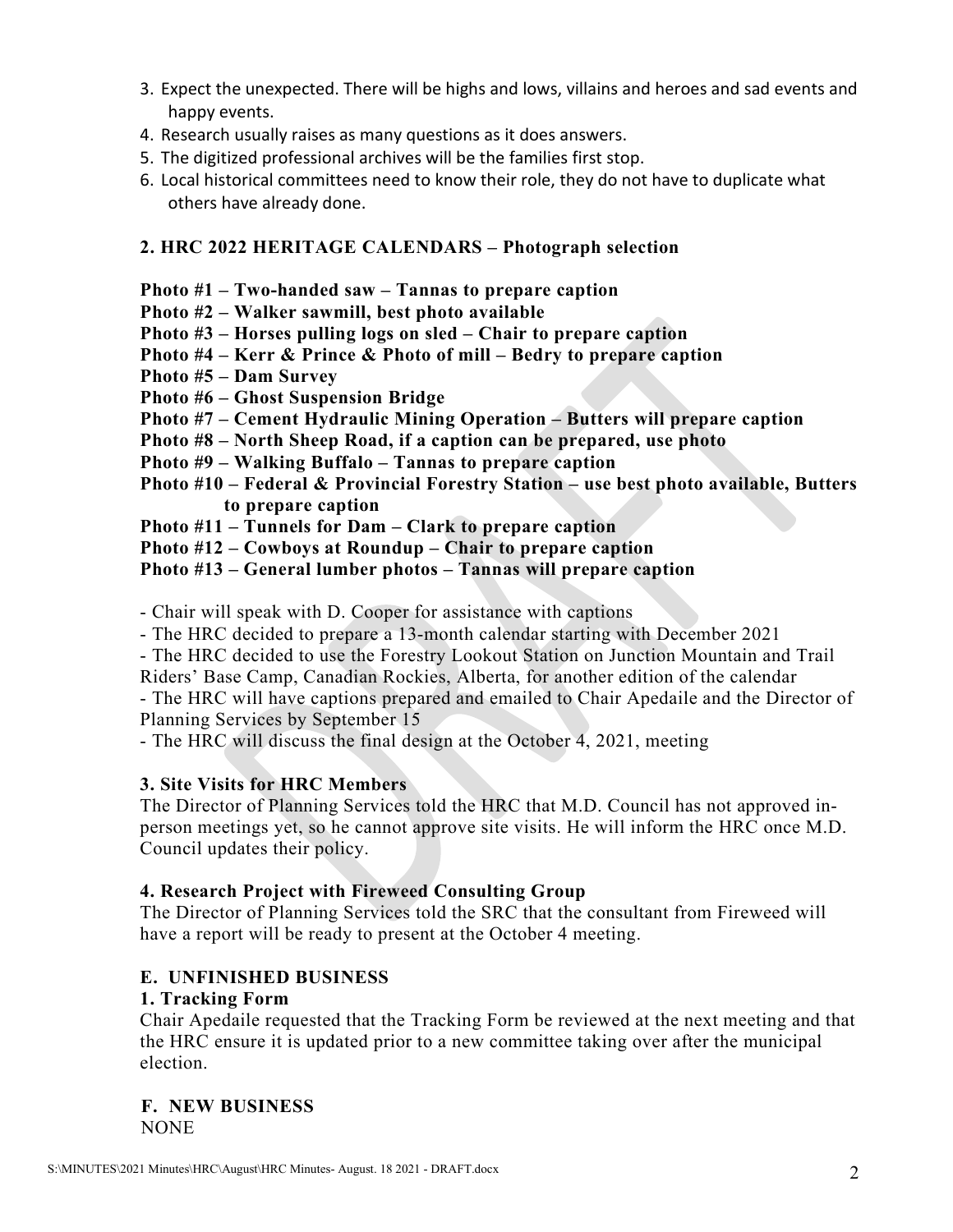# **G. CORRESPONDENCE**

NONE

# **H. EDUCATIONAL/INFORMATIONAL ITEMS**

# **1. Jerry Potts – email from HRC Chair.**

The HRC discussed that they may be talking about the wrong Jerry Potts. Discussion followed regarding "Chaps and Chinooks" and "Bighill Country" books. Butters and Clark will try to find copies through their contacts and through the Cochrane and Area Historic Society (CAHS).

# **2. Discussion with Canmore Museum Director**

Chair Apedaile told the HRC he spoke with the Canmore Museum Director because a recent news report indicated they hoped to soon present plans for a new stand-alone museum space. The Canmore Museum Director is now aware that the M.D. does not have significant place to archive historical items. Chair Apedaile said if the Canmore Museum was to relocate, the Director would keep the MD's needs in mind and there could possibly be space made available for M.D. of Bighorn historical items – perhaps even a separate room/gallery dedicated to the MD. Chair Apedaile believes it will be some time before plans are completed and even longer before budget could be approved for the Canmore project. However, the MD is now noted as a potential interested party.

# **3. Video interviews with MD residents**

HRC members discussed the budget related to interviews with MD residents and the Director of Planning Services said the 2021 budget had been allocated to the History of Forestry and Logging and the Historical Calendar project but said there may be funds available in the 2022 budget. It will be important to not miss getting interviews of certain residents.

# **I. IN CAMERA**

There were no items to discuss.

# **J. NEXT MEETING DATE**

The meeting date is October 4, 2021, to be held virtually, unless otherwise noted.

# **K. ADJOURNMENT**

# **MOTION 03.06.21 – MOVED BY BEDRY THAT**

the Heritage Resources Committee adjourn the meeting at 11:19 a.m.

**CHAIR** 

# DESIGNATED OFFICER

# SCHEDULES ATTACHED TO THESE MINUTES A D. Cooper Presentation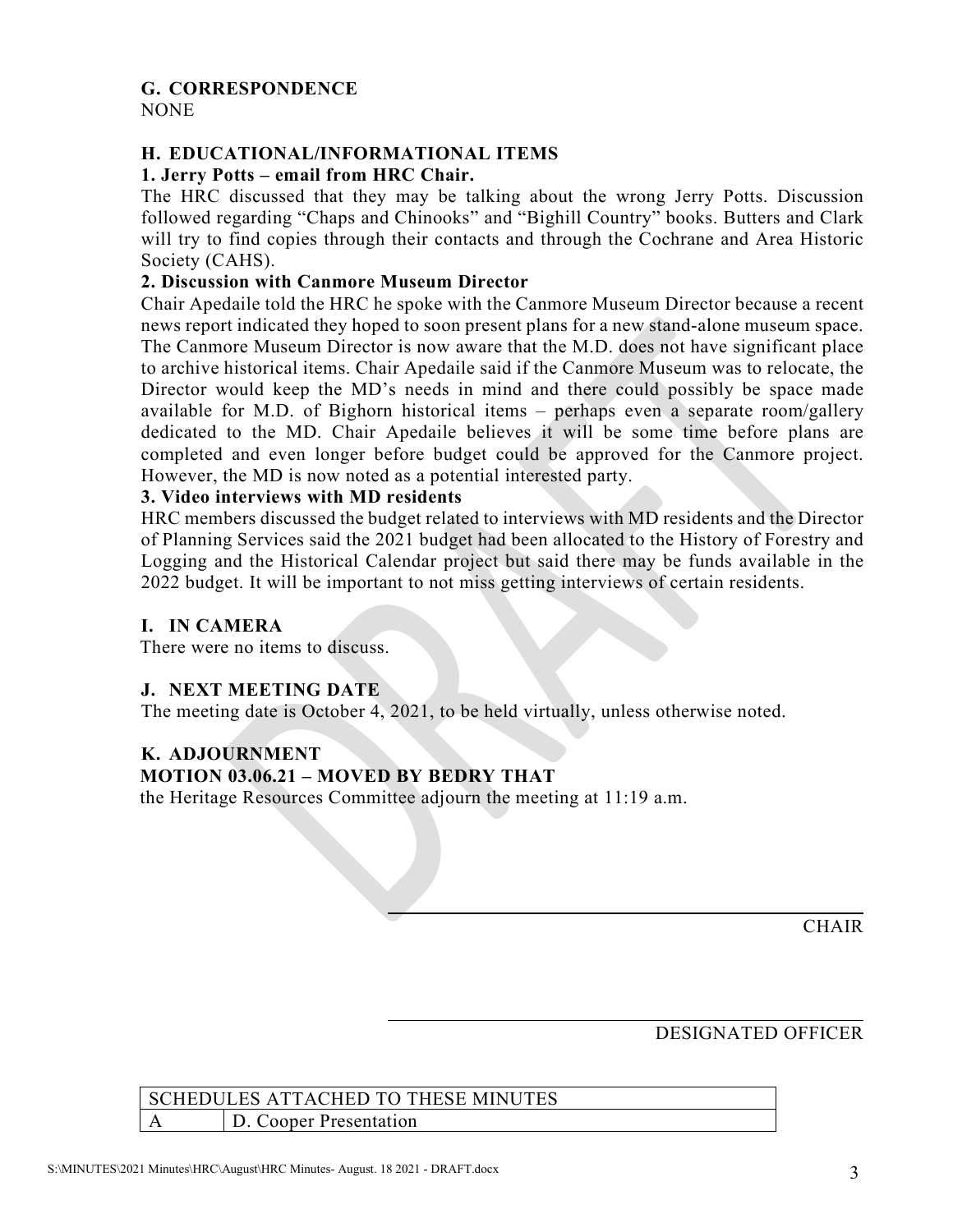10/22/17

The Marret Family

Dear Mr. Cooper,

My grandmother was a German cousin of Jean, Louis, and François Marret. It continued (to be) a great mystery regarding their outcomes following their departures to the USA and Canada. Having resumed the unfruitful genealogical research initiated by my aunt (their distant cousin), I managed with the benefit of more modern tools to find Louis in the USA and learn that he married and adopted a little boy (Louis Patrick). Then I found François and learned of his death (1909) at the Brandon Asylum.

Finally, this week, thanks to the name of Dead Man's Flats I learned the sad end of their history. I will relay the beginning of the story, so their stories are complete.

They were born to a family of four children, three boys: Jean born in 1868, Louis in 1874, François in 1877 and a sister Eugenie. Their father was a farmer, who raised cattle at Ladinhac, in Cantal, in the heart of the Auvergne Mountains. The three boys enlisted in the Army for a combined total of many years. They decided to decommission from the Army to participate in the Gold Rush. They left the heart of France on bikes to reach the Atlantic Ocean and their ports of embarkation.

Jean embarked in Havre aboard "La Normandie" with his brother Louis. They arrived at New York on the 24<sup>th</sup>, 10, 1898. Their first known address in Canada was on the 16<sup>th</sup>, 12, 1898, in Canmore, Alberta. When François was discharged on October 30, 1901, from the 13<sup>th</sup> Regiment of the Artillery, class of 1897, roll 16189, he travelled to Anvers and boarded "La Zealand" on December 4, 1901, arriving in New York and then joining his brother (possibly brothers) in Canmore.

Louis maintained a written relationship with Eugenie throughout his life. I think he told her the truth regarding the drama (murder) because they both gave up having children of their own. Louis adopted a little boy and Eugenie brought up two infant orphans who considered her as their mother. But the rest of the family knew nothing.

I am very grateful to the inhabitants of Dead Man's Flats for guarding this name as it allowed the family to find their two brothers, to preserve their memory, and to you for your conviction.

I would be pleased to know if there is a grave where Jean is buried and, if possible, to consult the archives in Calgary regarding the (murder) trial.

I commend (Exshaw:)Heart of the Valley. I am very seduced by your location as it seems to be a place of magical serenity.

Amicalement (With friendly regard),

Yvette Guilhem

Schedule 'A' Heritage Resources Committee August 9, 2021 Page 1 of 5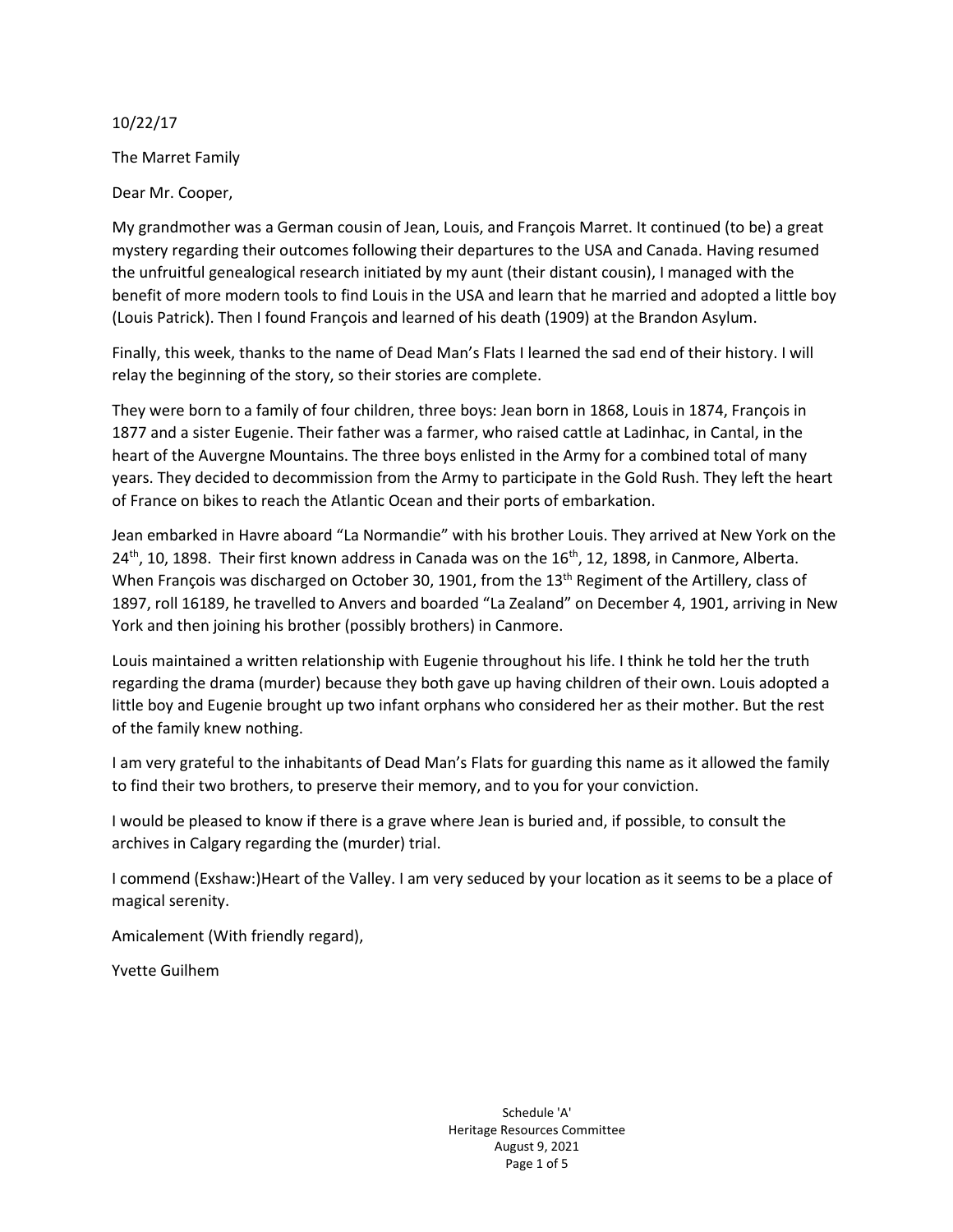#### **10/22/17**

**The Three Brothers Marret, Dead Man's Flats: The Canadian Dream**

**Dear Mr. Cooper,**

**My grandmother was a German cousin of Jean, Louis, and François Marret. It continued to be a great mystery regarding their outcomes following their departures to the USA and Canada. Having resumed the unfruitful genealogical research initiated by my aunt (**their distant cousin**), I managed with the benefit of more modern tools to find Louis in the USA and learn that he married and adopted a little boy. Then I found François and learned of his death** (1909) **at the Brandon** (Manitoba) **Asylum.**

- 1. The Marret Family, Father Pierre (1835-1918) and Mother Anne (1844-1912) are cousins several times removed from Yvette Guilhem the family researcher.
- 2. Actually, it was a family of six Jean (1868-1872), Jean (1872-1904), Louis (1874-1955), François (1877-1909), Eugenie (1884-1963) and Joseph (1887-1889). The first Jean died early in life, and the second child was named Jean also. The sixth child died in infancy. From 1918 onward only Louis and Eugenie survived. Louis living in the USA and Eugenie living in France maintained contact through letters until Louis' death (age 81) in 1955.
- 3. Jean joined the Infantry, as a Miner (Sapper?), in 1892 serving for six years. His Canmore Mine employer (1904), Henri Fourney, regarded him as "a good man, good worker and a gentleman" and another testified he was "polite and peaceful".
- 4. François joined the Artillery in 1897, serving for three years in the French Foreign Legion (Africa) until 1901. Locals in the Bow Valley observed him as "quiet, odd, gentle, and reclusive".
- 5. Louis worked as a miner and came to Halifax, Canada, on October 4, 1893. He returned to France and joined the Infantry as a Cannoneer in 1896 serving for two years and receiving a certificate for good conduct. He was restless, driven, and an adventurer with a bad case of gold fever. Following his return to Canada with Jean in 1898, Louis became a naturalized Canadian citizen in 1900. Jean had \$20 in his pocket when they arrived in Canada, Louis had "zero".
- 6. Louis married twice. In 1911 to Aina Siermala (1877-1944) at Juneau, Alaska, and they had a daughter Sonia born in Port Orchard (near Seattle), Washington State. Sonia died in infancy (1919-1920).
- 7. Louis married again in 1926 to Dorothy Thompson (1907-1998) and they adopted a little boy, Louis Patrick (1928-1998). Louis Patrick was a musician, taught music, and married three times.
- 8. Note that Louis Patrick and his mother, Dorothy, died in the same year (1998) as did his second wife (m. 1955) Elanor Donner (1934-1998) the mother of two stepchildren Renea and Cynthia, and his third wife (m. 1965) Lavada Richardson (1920-1998). Louis Patrick's first wife (m. 1951) was Margaret Klein.
- 9. François was convicted at trial by judge and jury (in Calgary, May 19, 1904) of Jean's murder (at Dead Man's Flats, May 11, 1904), with a jury verdict of "not guilty by reason of insanity." He died (possibly a suicide), at age 31, at the regional Asylum in Brandon, Manitoba, on October 7, 1909, and is buried there in an unmarked grave alongside 390 others.

**Finally, this week, thanks to the name of Dead Man's Flats, I learned the sad end of their history. I will relay the beginning of the story, so their stories are complete.**

> Schedule 'A' Heritage Resources Committee August 9, 2021 Page 2 of 5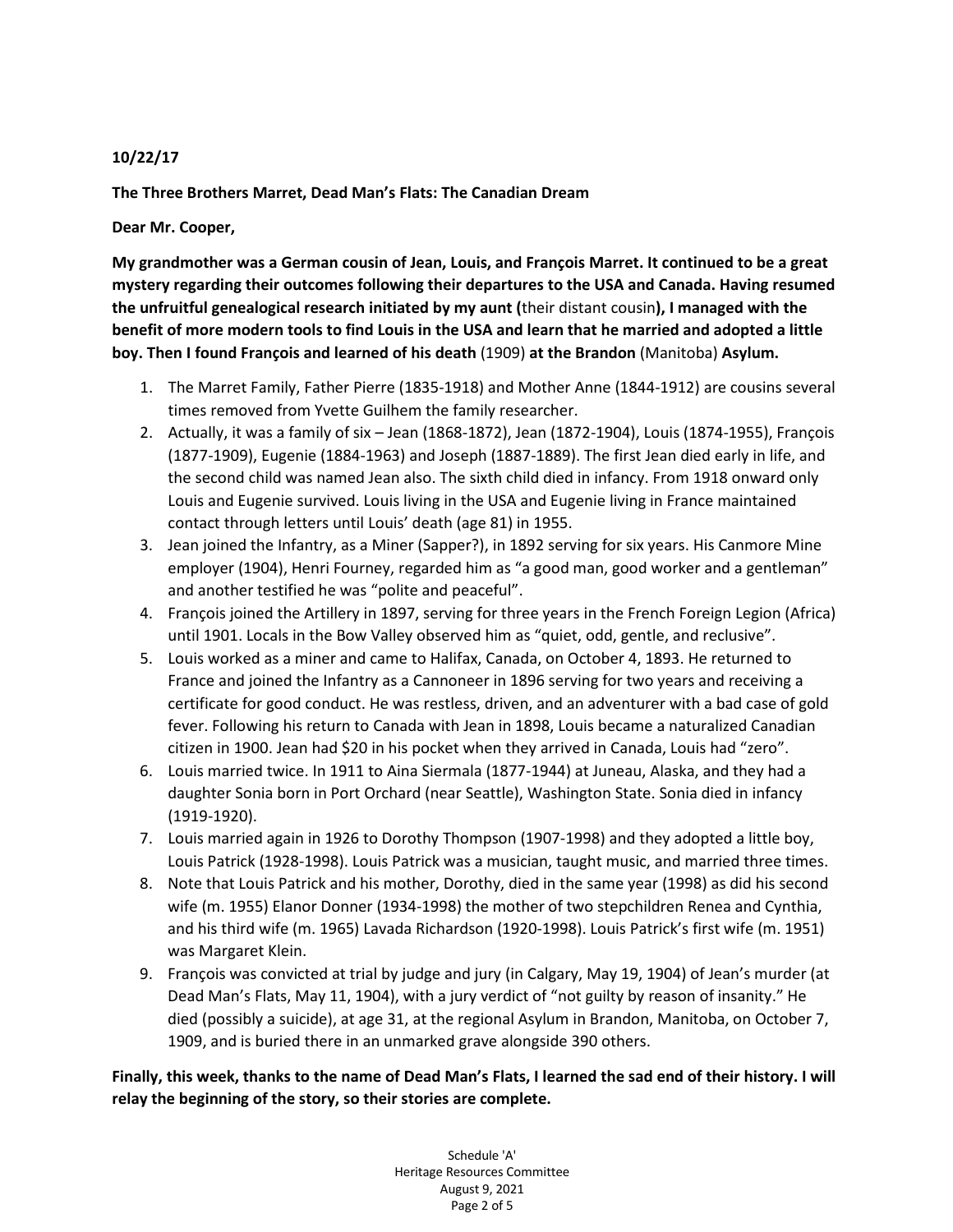- 1. Yvette was able to locate several newsprint segments, magazine articles and radio show clips, and tv segments in 2017. We began corresponding at that time and that conversation continues as does her research.
- 2. This year, she completed a very detailed family history and primary evidence folder. Some of that is before you today and with her permission copies will be sent to several Alberta museums.
- 3. The local history book, Exshaw: Heart of the Valley, Alexander and Cooper, 2005, contains a well researched story titled Dead Man's Flats, that covers the Marret murder, see Chapter 1, pages 108-109, mostly researched by Rob Alexander.

**They were born to a family of four children, three boys: Jean born in 1868, Louis in 1874, Francois in 1877 and a sister Eugenie** (1884)**. Their father** (Pierre 1835-1918 and mother Anne 1844-1912) **was a farmer, who raised cattle at Ladinhac, in Cantal, in the heart of the Auvergne Mountains. The three boys enlisted in the French Army for a combined total of many** (11: 6-2-3) **years. They** (*Jean and Louis*) **decided to decommission from the Army to participate in the Gold Rush. Jean and Louis left** (1898) **the heart of France on bikes to reach the Atlantic Ocean and their ports of embarkation.**

- 1. Jean (first Jean) was born in 1868 and died as a toddler in 1872.
- 2. Eugenie was born in 1884 and died at age 79 in 1963 in France.
- 3. Joseph was born in 1887 and died accidentally as an infant in 1889.
- 4. In 1901, Jean was age 29, Louis 27, François 24 and Eugene 17.
- 5. Jean and Louis arrived in Canmore in December, 1898. Louis was in the Yukon by May, 1901. Jean worked at Canmore Mines as a night guard to the dynamite stores. He was described as "always with a smile".
- 6. François arrived in Canmore in December, 1902, with \$30 in his pocket.
- 7. About 5 a.m., on May 11, 1904, Francois killed his oldest brother, Jean (age 32), by bludgeoning him with the blunt end of an axe while Jean slept.
- 8. The Marret family farmed, but coal mining was also in the family repertoire of labour skills, as was brick making, and then military training. Jean worked in the coal mine in Canmore as a night guard of munitions, and he, Louis and later François ran a dairy from what is now Dead Man's Flats. François got a job in Cochrane at the brick plant (but never showed up).
- 9. They all came influenced by gold fever, most especially Louis. Only Louis would make it to the Yukon. He headed out from Canmore prior to the time of the fratricide (May, 1904). He needed a grub stake and permission to enter the Yukon (Jean was his guarantor as in next of kin).
- 10. As it turns out, Louis struck it rich at Baker Creek, on the Stewart River. A newsprint article of the time read, "It is estimated there will be 300 men working on Baker next winter." The Dawson Daily News, May 11, 1906, reported, "On discovery claim, owned by Louis Marret, fine pay has been obtained. The claim is not for sale, and rich pans have been taken out. Occasionally fine nuggets are found." Between January, 1905, and May, 1906, Louis earned \$420,000.
- 11. Louis left the Yukon (after 1911), to reside at Port Orchard, near Seattle, Washington, married twice, enlisted in the USA Army (Artillery) but the First World War ended before he could be deployed.

Schedule 'A' Heritage Resources Committee August 9, 2021 Page 3 of 5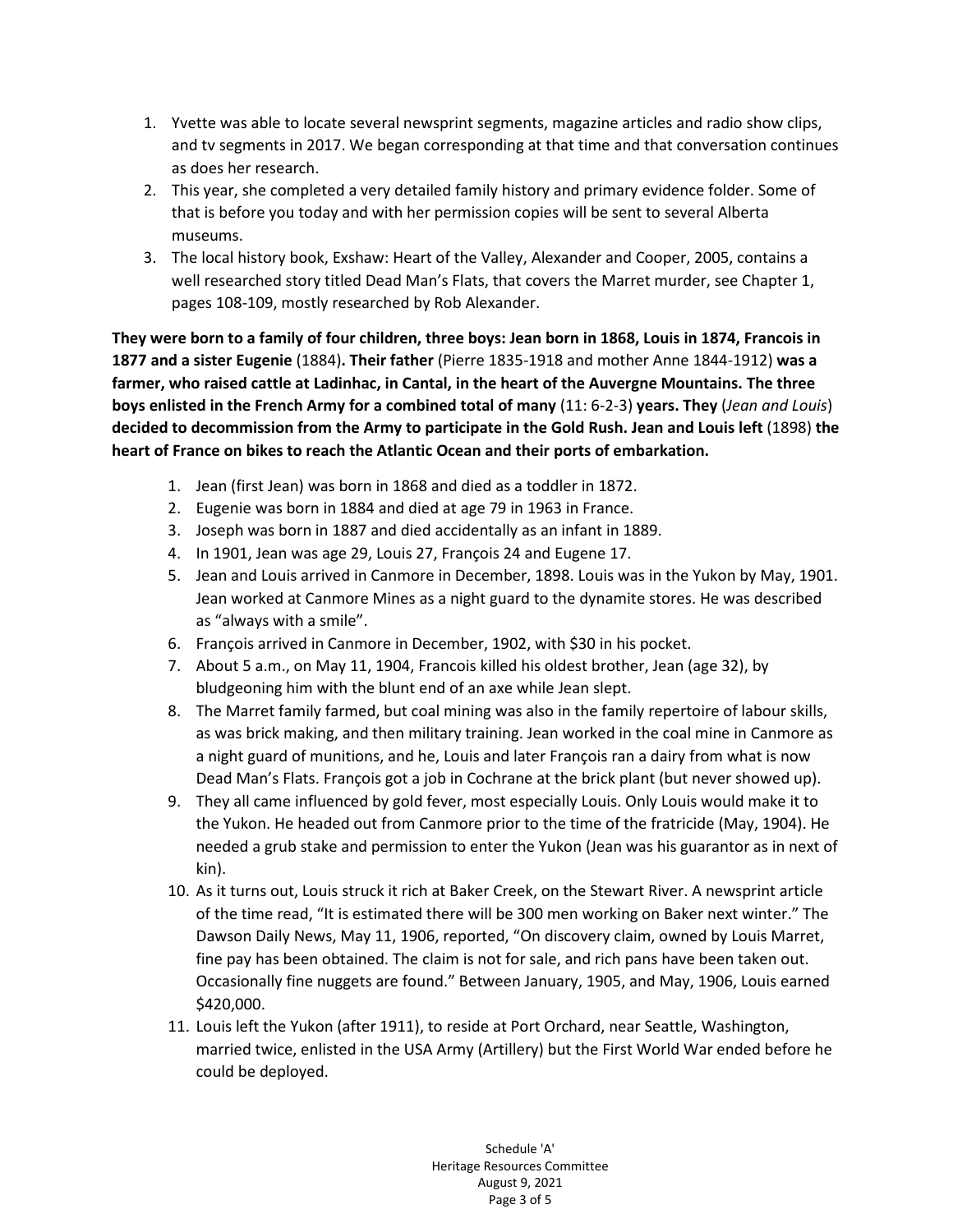- 12. Louis became an American citizen (1941), worked as a farmer, a baker, and in brick manufacture. There isn't any evidence of residual Yukon wealth. There is some evidence of legal issues with his mineral claim (Bill of Sale: re L. Marret and Hugh McNeil to J. Mace for 1 above Baker) and, after Louis left Alaska, a serious mine flooding incident (April 21, 1917).
- 13. Louis lived to 1955 (81 years) and his adopted son Louis Patrick Every Marret (born Clarence Patrick Evey) to 1998 (61 years).
- 14. There isn't any indication Louis returned to Alberta or that he communicated with any family other than his sister Eugenie (who died in 1963).

**Jean embarked in Havre aboard "La Normandie" with his brother Louis. They arrived at New York on**  the 24<sup>th</sup>, 10, 1898. Their first known address in Canada was on the 16<sup>th</sup>, 12, 1898, in Canmore, Alberta. **When François was discharged on October 30, 1901, from the 13th Regiment of the Artillery, class of 1897, roll 16189, he travelled to Anvers and boarded "La Zealand" on December 4, 1901, arriving in New York and then joining his brother (possibly brothers) in Canmore (1902).**

- 1. François was discharged out of the Army (1901). It appears his behaviours were noticed and deemed contrary to good order and reputation within the ranks. The charge was homosexuality.
- 2. Between December 1901 and December 1902, François "left few shadows".
- 3. It appears that Louis left with a grub stake and that François understood it as a theft.
- 4. Every thing was changing for François. He was in a new place. Work was in Cochrane away from his brother (or brothers). Louis was in the Yukon. Language was a problem. Locals noticed his idiosyncratic behaviours. One generous resident, Ella May Loder, later regretted loaning him an axe.
- 5. Jean was murdered while he slept, in the early morning hours (5 a.m.), on May 11, 1904, in his cabin, at his dairy farm, near the confluence of the Bow River and Pigeon Creek, in Dead Man's Flats, at age 32.
- 6. François was certain that his brother Jean was "evil" and that he himself was "good" going so far as to suggest he was acting upon his deceased parents' "orders".
- 7. A Coroner's inquest was held in Calgary on May 12 and took one day to complete. It concluded that François murdered Jean.
- 8. At his trial (1904), in Calgary, his insanity was attributed to the harshness, dangers and deprivations during his deployment within the French Foreign Legion. However, Yvette indicates that mental instability was not unknown in the family. François had many of the attributes we ascribe to schizophrenia today – auditory hallucinations, delusional jealousy, expressions of delusional persecution and grandiosity, paranoia, verbal salad in communication, distorted beliefs – and apparently experienced a psychotic break. His trial jury took only 15 minutes to reach their verdict (May 19, 1904).
- 9. The trial judge was Arthur Lewis Sifton, educated in Toronto, admitted to the Manitoba Bar, at Brandon, in 1883, moved to Calgary in 1889, appointed Chief Justice to the North West Territories in 1903 and Chief Justice of the Province of Alberta in 1907. He was known to be impassive in ordinary matters, often making immediate decisions without recessing. In more complicated matters he was known to make common sense decisions reflecting social values rather than by making references to applicable legal resources.

Schedule 'A' Heritage Resources Committee August 9, 2021 Page 4 of 5